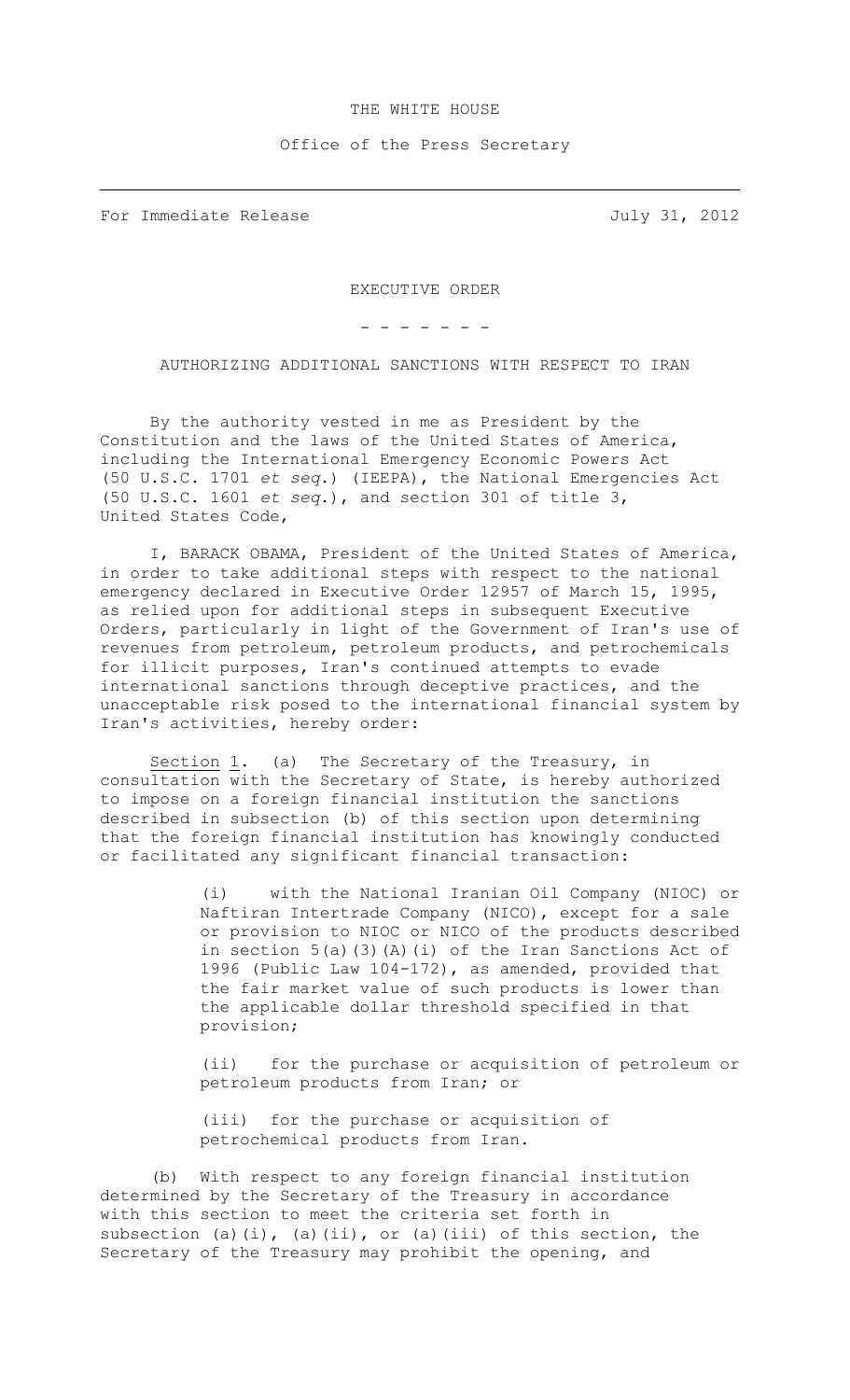prohibit or impose strict conditions on the maintaining, in the United States of a correspondent account or a payable-through account by such foreign financial institution.

(c) Subsections (a)(i) and (ii) of this section shall apply with respect to a significant financial transaction conducted or facilitated by a foreign financial institution only if:

> (i) the President determines under subparagraphs (4)(B) and (C) of subsection 1245(d) of the National Defense Authorization Act for Fiscal Year 2012 (Public Law 112-81) (NDAA) that there is a sufficient supply of petroleum and petroleum products from countries other than Iran to permit a significant reduction in the volume of petroleum and petroleum products purchased from Iran by or through foreign financial institutions; and

(ii) an exception under subparagraph 4(D) of subsection 1245(d) of the NDAA from the imposition of sanctions under paragraph (1) of that subsection does not apply with respect to the country with primary jurisdiction over the foreign financial institution.

(d) Subsection (a) of this section shall not apply with respect to any person for conducting or facilitating a transaction for the sale of food, medicine, or medical devices to Iran or when the underlying transaction has been authorized by the Secretary of the Treasury.

(e) The prohibitions in subsection (b) of this section apply except to the extent provided by statutes, or in regulations, orders, directives, or licenses that may be issued pursuant to this order, and notwithstanding any contract entered into or any license or permit granted prior to the effective date of this order.

Sec. 2. (a) The Secretary of State, in consultation with the Secretary of the Treasury, the Secretary of Commerce, and the United States Trade Representative, and with the President of the Export-Import Bank, the Chairman of the Board of Governors of the Federal Reserve System, and other agencies and officials as appropriate, is hereby authorized to impose on a person any of the sanctions described in section 3 or 4 of this order upon determining that the person:

> (i) knowingly, on or after the effective date of this order, engaged in a significant transaction for the purchase or acquisition of petroleum or petroleum products from Iran;

> (ii) knowingly, on or after the effective date of this order, engaged in a significant transaction for the purchase or acquisition of petrochemical products from Iran;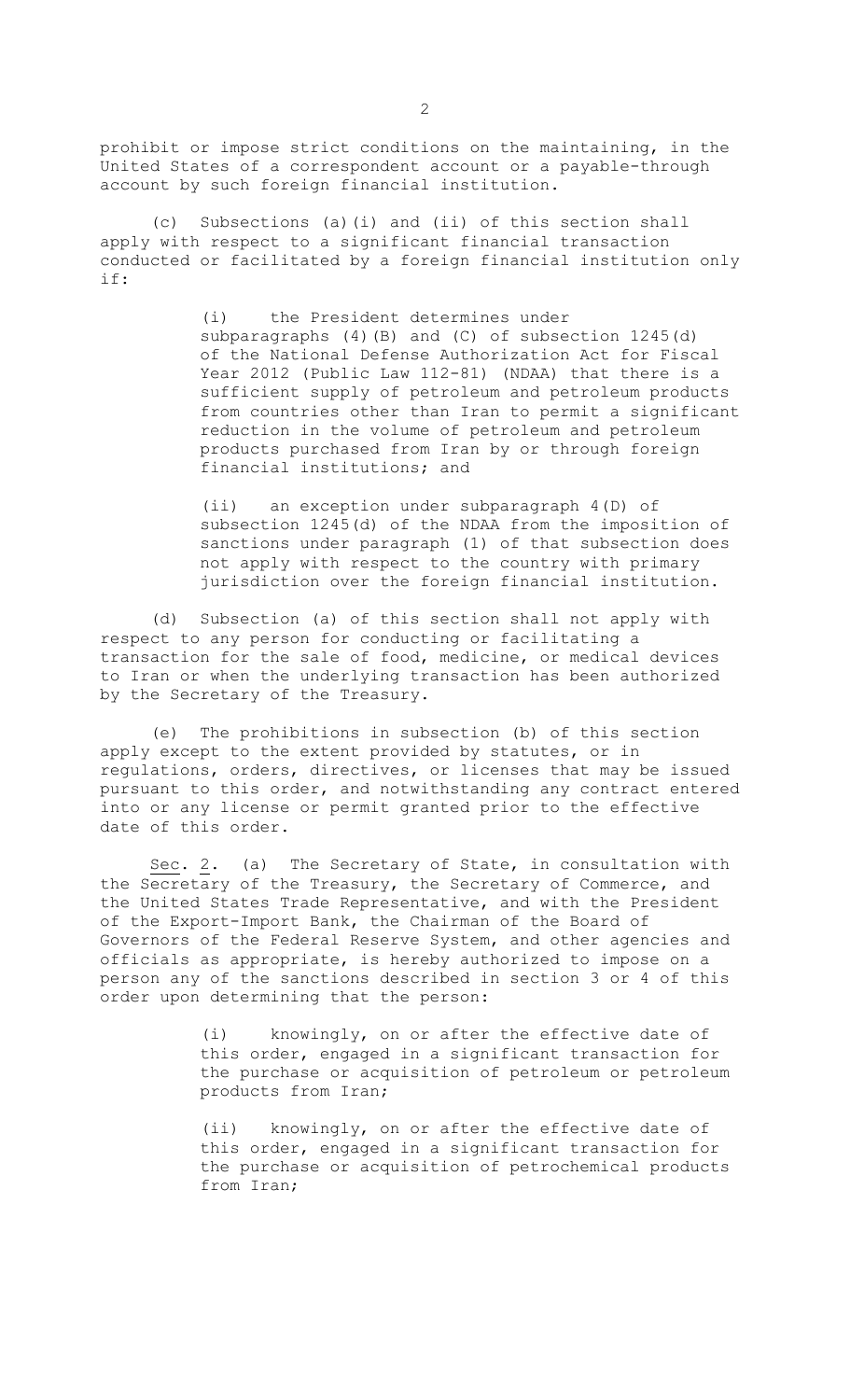(iii) is a successor entity to a person determined by the Secretary of State in accordance with this subsection to meet the criteria in subsection (a)(i) or (a)(ii) of this section;

(iv) owns or controls a person determined by the Secretary of State in accordance with this subsection to meet the criteria in subsection (a)(i) or (a)(ii) of this section, and had knowledge that the person engaged in the activities referred to in that subsection; or

(v) is owned or controlled by, or under common ownership or control with, a person determined by the Secretary of State in accordance with this subsection to meet the criteria in subsection (a)(i) or (a)(ii) of this section, and knowingly participated in the activities referred to in that subsection.

(b) Subsection (a)(i) of this section shall apply with respect to a person only if:

> (i) the President determines under subparagraphs (4)(B) and (C) of subsection 1245(d) of the NDAA that there is a sufficient supply of petroleum and petroleum products from countries other than Iran to permit a significant reduction in the volume of petroleum and petroleum products purchased from Iran by or through foreign financial institutions; and

> (ii) an exception under subparagraph 4(D) of subsection 1245(d) of the NDAA from the imposition of sanctions under paragraph (1) of that subsection does not apply with respect to the country with primary jurisdiction over the person.

Sec. 3. When the Secretary of State, in accordance with the terms of section 2 of this order, has determined that a person meets any of the criteria described in section 2 and has selected any of the sanctions set forth below to impose on that person, the heads of relevant agencies, in consultation with the Secretary of State, shall take the following actions where necessary to implement the sanctions imposed by the Secretary of State:

(a) the Board of Directors of the Export-Import Bank shall deny approval of the issuance of any guarantee, insurance, extension of credit, or participation in an extension of credit in connection with the export of any goods or services to the sanctioned person;

(b) agencies shall not issue any specific license or grant any other specific permission or authority under any statute that requires the prior review and approval of the United States Government as a condition for the export or reexport of goods or technology to the sanctioned person;

(c) with respect to a sanctioned person that is a financial institution: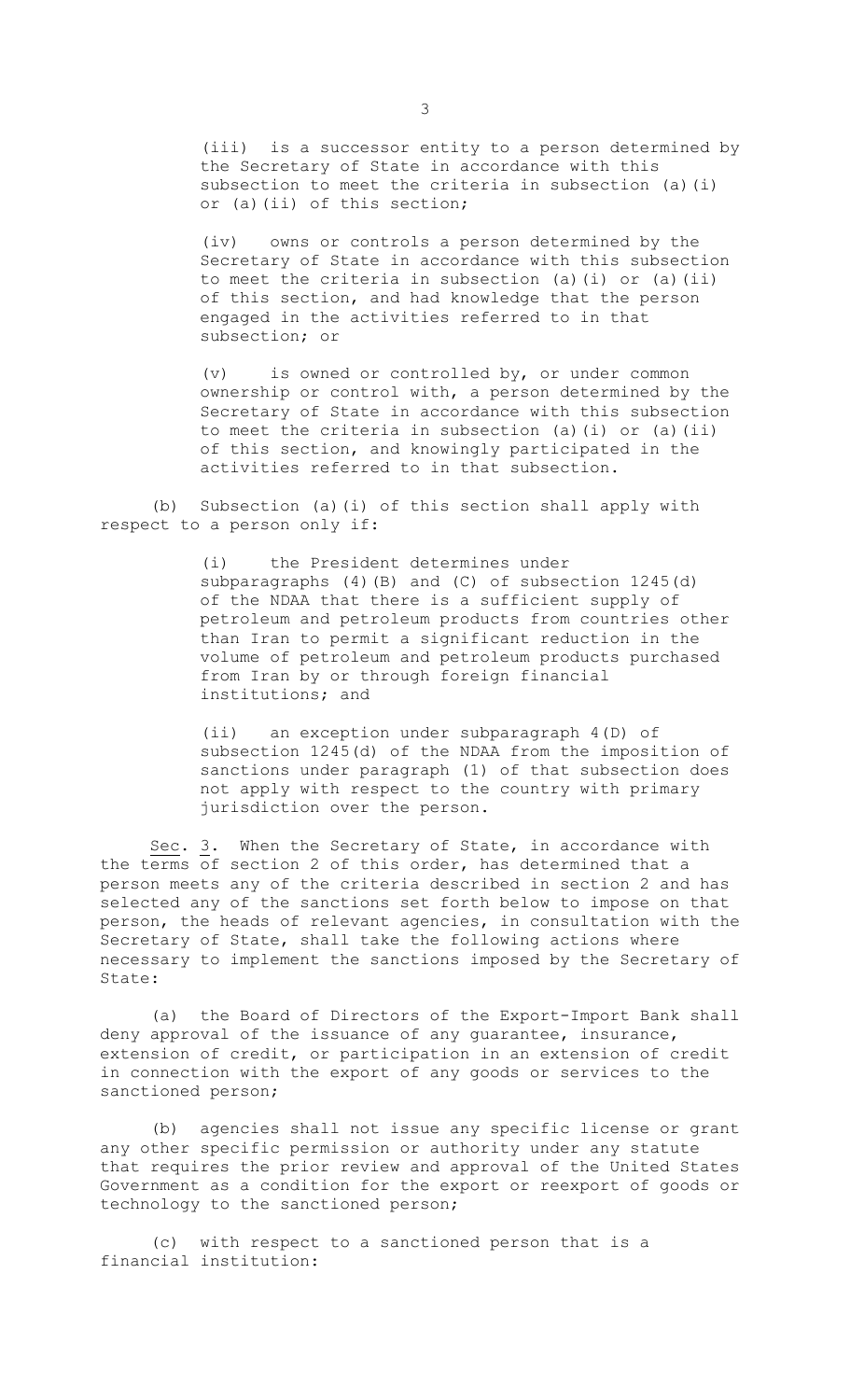(i) the Chairman of the Board of Governors of the Federal Reserve System and the President of the Federal Reserve Bank of New York shall take such actions as they deem appropriate, including denying designation, or terminating the continuation of any prior designation of, the sanctioned person as a primary dealer in United States Government debt instruments; or

(ii) agencies shall prevent the sanctioned person from serving as an agent of the United States Government or serving as a repository for United States Government funds; or

(d) agencies shall not procure, or enter into a contract for the procurement of, any goods or services from the sanctioned person.

(e) The prohibitions in subsections  $(a)-(d)$  of this section apply except to the extent provided by statutes, or in regulations, orders, directives, or licenses that may be issued pursuant to this order, and notwithstanding any contract entered into or any license or permit granted prior to the effective date of this order.

Sec. 4. (a) When the Secretary of State, in accordance with the terms of section 2 of this order, has determined that a person meets any of the criteria described in section 2 and has selected any of the sanctions set forth below to impose on that person, the Secretary of the Treasury, in consultation with the Secretary of State, shall take the following actions where necessary to implement the sanctions imposed by the Secretary of State:

> (i) prohibit any United States financial institution from making loans or providing credits to the sanctioned person totaling more than \$10,000,000 in any 12-month period, unless such person is engaged in activities to relieve human suffering and the loans or credits are provided for such activities;

(ii) prohibit any transactions in foreign exchange that are subject to the jurisdiction of the United States and in which the sanctioned person has any interest;

(iii) prohibit any transfers of credit or payments between financial institutions or by, through, or to any financial institution, to the extent that such transfers or payments are subject to the jurisdiction of the United States and involve any interest of the sanctioned person;

(iv) block all property and interests in property that are in the United States, that come within the United States, or that are or come within the possession or control of any United States person, including any foreign branch, of the sanctioned person, and provide that such property and interests in property may not be transferred, paid, exported, withdrawn, or otherwise dealt in; or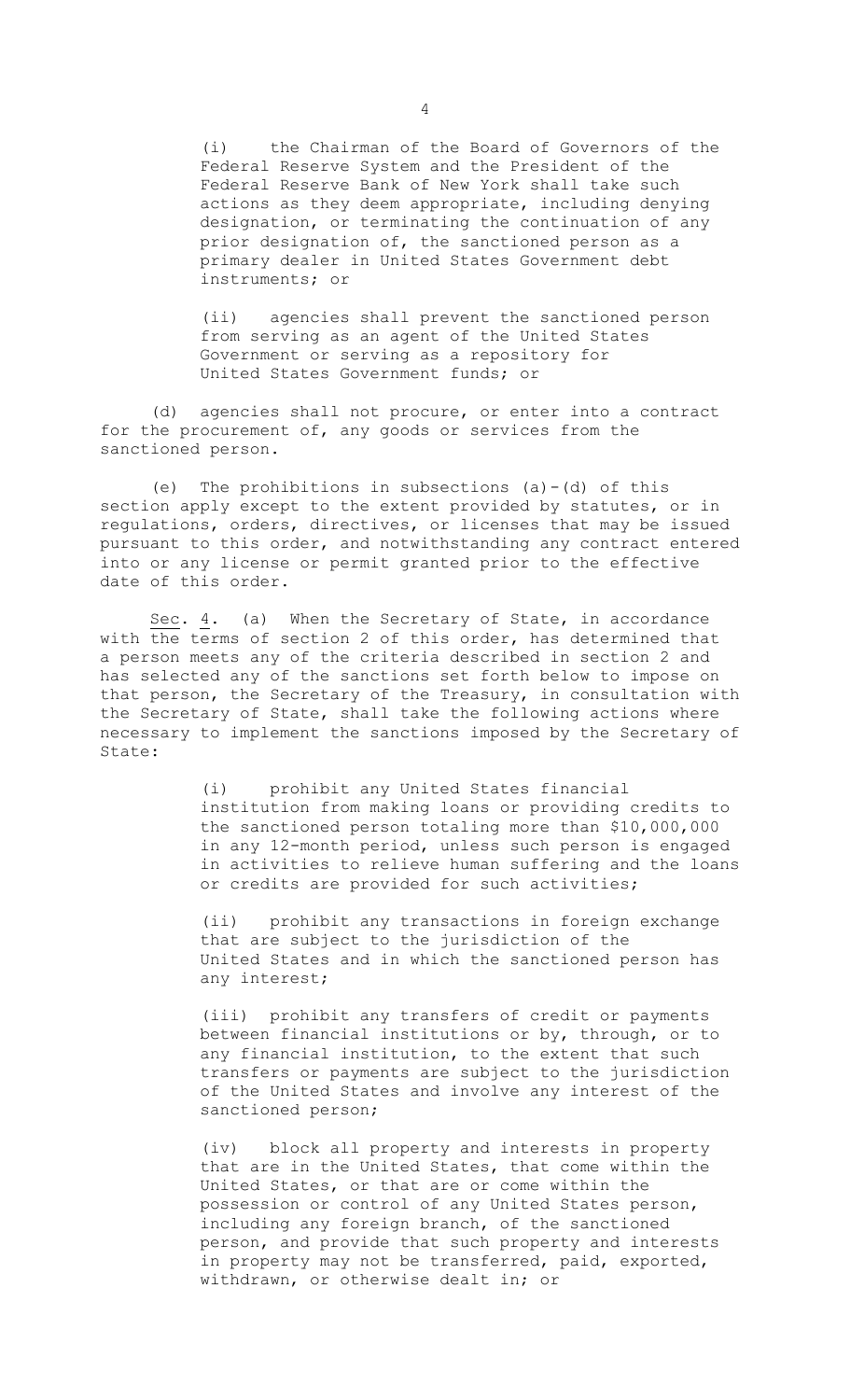(v) restrict or prohibit imports of goods, technology, or services, directly or indirectly, into the United States from the sanctioned person.

(b) The prohibitions in subsections (a)(i)-(a)(v) of this section apply except to the extent provided by statutes, or in regulations, orders, directives, or licenses that may be issued pursuant to this order, and notwithstanding any contract entered into or any license or permit granted prior to the effective date of this order.

Sec. 5. (a) The Secretary of the Treasury, in consultation with the Secretary of State, is hereby authorized to impose on a person the measures described in subsection (b) of this section upon determining that the person has materially assisted, sponsored, or provided financial, material, or technological support for, or goods or services in support of, NIOC, NICO, or the Central Bank of Iran, or the purchase or acquisition of U.S. bank notes or precious metals by the Government of Iran.

(b) With respect to any person determined by the Secretary of the Treasury in accordance with subsection (a) to meet the criteria set forth in subsection (a) of this section, all property and interests in property that are in the United States, that hereafter come within the United States, or that are or hereafter come within the possession or control of any United States person, including any foreign branch, of such person are blocked and may not be transferred, paid, exported, withdrawn, or otherwise dealt in.

(c) The prohibitions in subsection (b) of this section apply except to the extent provided by statutes, or in regulations, orders, directives, or licenses that may be issued pursuant to this order, and notwithstanding any contract entered into or any license or permit granted prior to the effective date of this order.

Sec. 6. Subsection 1(a), section 2, and subsection 5(a) of this order shall not apply with respect to any person for conducting or facilitating a transaction involving a natural gas development and pipeline project initiated prior to the effective date of this order to bring gas from Azerbaijan to Europe and Turkey in furtherance of a production sharing agreement or license awarded by a sovereign government other than the Government of Iran before the effective date of this order.

Sec. 7. I hereby determine that, to the extent section  $203(b)$  (2) of IEEPA (50 U.S.C. 1702(b)(2)) may apply, the making of donations of the type of articles specified in such section by, to, or for the benefit of any person whose property and interests in property are blocked pursuant to subsection (a)(iv) of section 4 or subsection (b) of section 5 of this order would seriously impair my ability to deal with the national emergency declared in Executive Order 12957, and I hereby prohibit such donations as provided by subsection (a)(iv) of section 4 and subsection (b) of section 5 of this order.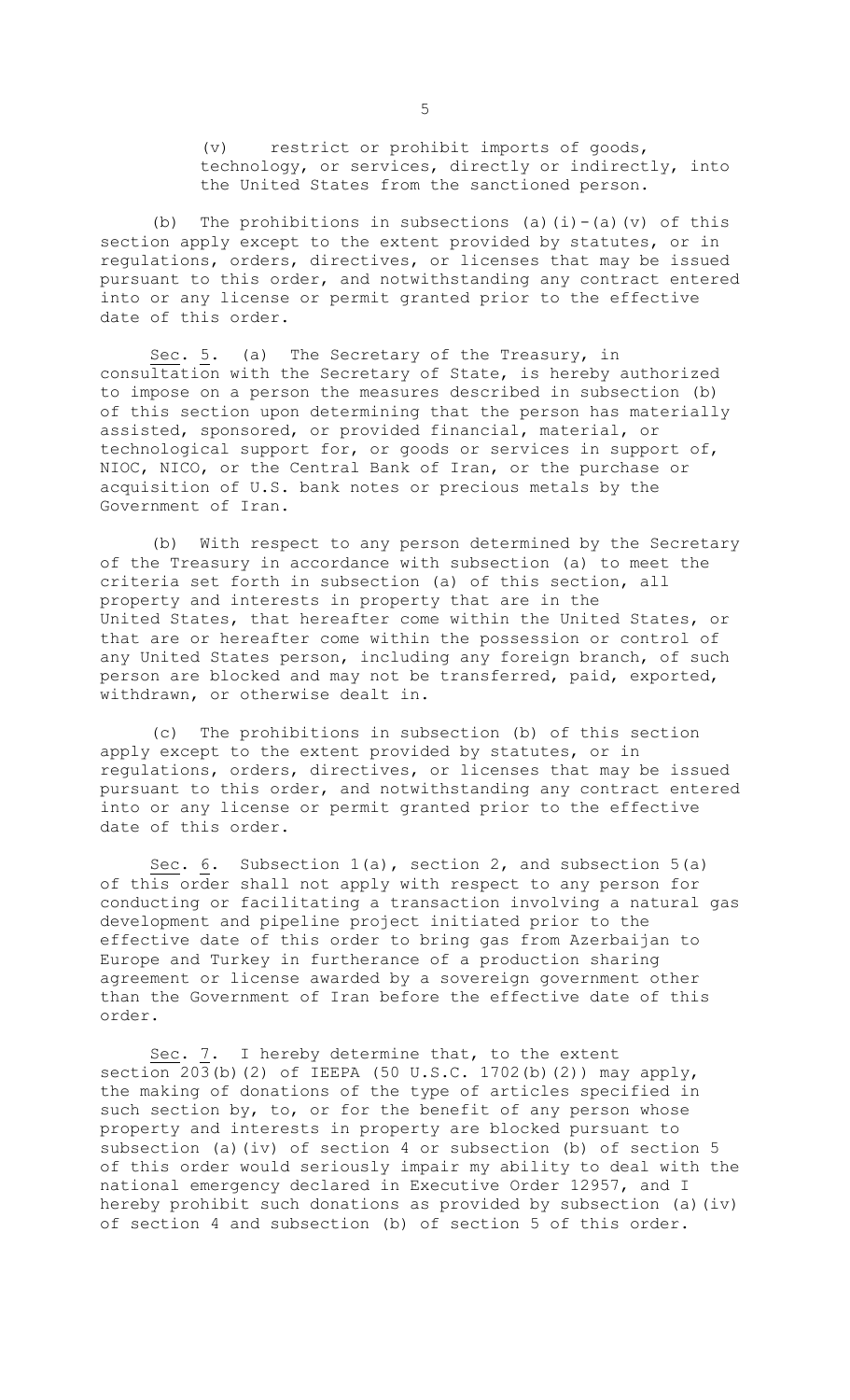Sec. 8. The prohibitions in subsection (a)(iv) of section 4 and subsection (b) of section 5 of this order include, but are not limited to:

> (i) the making of any contribution or provision of funds, goods, or services by, to, or for the benefit of any person whose property and interests in property are blocked pursuant to this order; and

> (ii) the receipt of any contribution or provision of funds, goods, or services from any such person.

Sec.  $9$ . (a) Any transaction that evades or avoids, has the purpose of evading or avoiding, causes a violation of, or attempts to violate any of the prohibitions set forth in this order is prohibited.

(b) Any conspiracy formed to violate any of the prohibitions set forth in this order is prohibited.

Sec. 10. For the purposes of this order:

(a) the term "person" means an individual or entity;

(b) the term "entity" means a partnership, association, trust, joint venture, corporation, group, subgroup, or other organization;

(c) the term "United States person" means any United States citizen, permanent resident alien, entity organized under the laws of the United States or any jurisdiction within the United States (including foreign branches), or any person in the United States;

(d) the term "financial institution," as used in sections 3 and 4 of this order, includes (i) a depository institution (as defined in section 3(c)(1) of the Federal Deposit Insurance Act) (12 U.S.C. 1813(c)(1)), including a branch or agency of a foreign bank (as defined in section 1(b)(7) of the International Banking Act of 1978) (12 U.S.C. 3101(7)); (ii) a credit union; (iii) a securities firm, including a broker or dealer; (iv) an insurance company, including an agency or underwriter; and (v) any other company that provides financial services;

(e) the term "foreign financial institution," as used in section 1 of this order, means any foreign entity that is engaged in the business of accepting deposits, making, granting, transferring, holding, or brokering loans or credits, or purchasing or selling foreign exchange, securities, commodity futures or options, or procuring purchasers and sellers thereof, as principal or agent. It includes, but is not limited to, depository institutions, banks, savings banks, money service businesses, trust companies, securities brokers and dealers, commodity futures and options brokers and dealers, forward contract and foreign exchange merchants, securities and commodities exchanges, clearing corporations, investment companies, employee benefit plans, and holding companies, affiliates, or subsidiaries of any of the foregoing. The term does not include the international financial institutions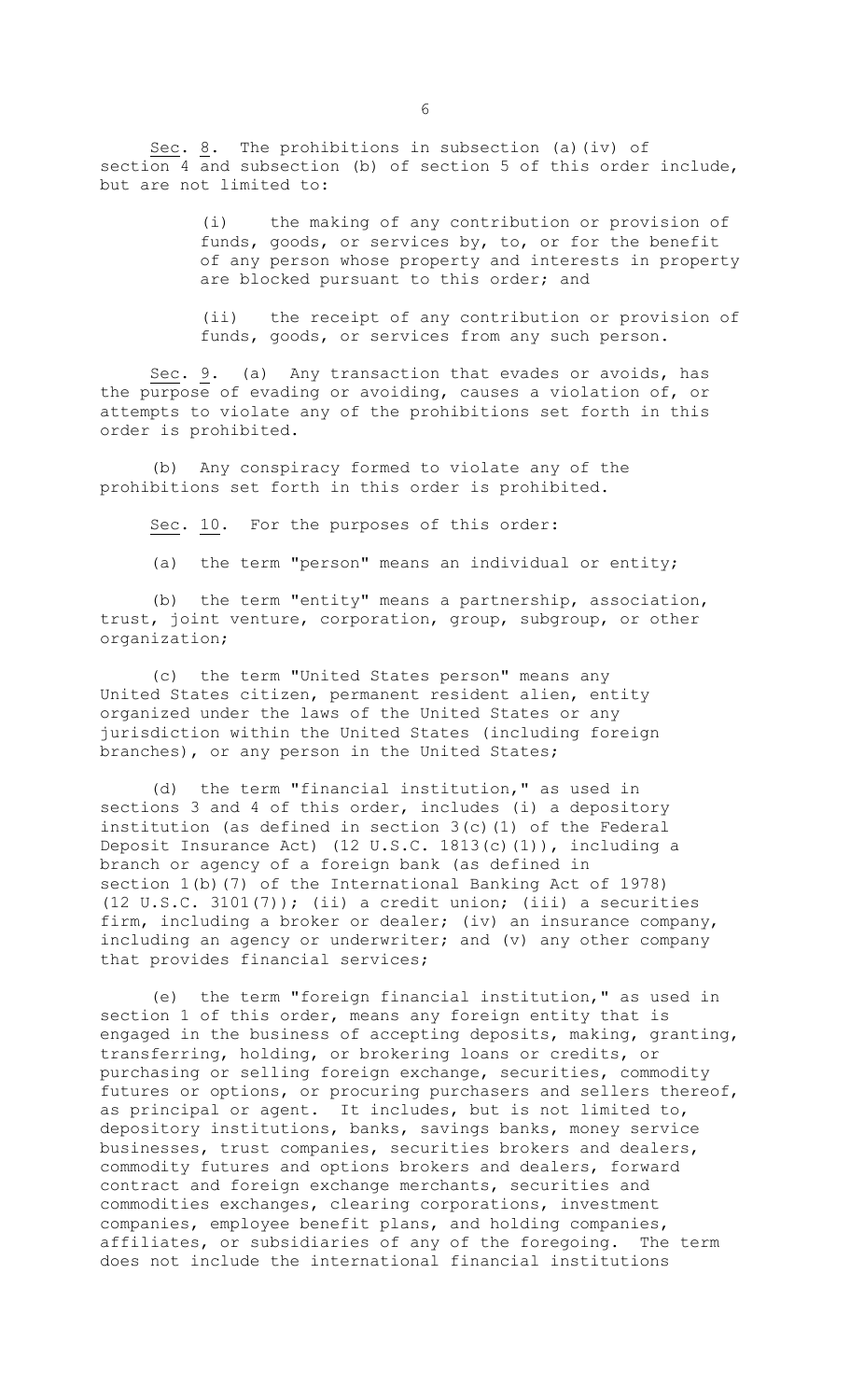identified in 22 U.S.C. 262r(c)(2), the International Fund for Agricultural Development, the North American Development Bank, or any other international financial institution so notified by the Secretary of the Treasury;

(f) the term "United States financial institution" means a financial institution as defined in subsection (d) of this section (including its foreign branches) organized under the laws of the United States or any jurisdiction within the United States or located in the United States;

(g) the term "Iran" means the Government of Iran and the territory of Iran and any other territory or marine area, including the exclusive economic zone and continental shelf, over which the Government of Iran claims sovereignty, sovereign rights, or jurisdiction, provided that the Government of Iran exercises partial or total de facto control over the area or derives a benefit from economic activity in the area pursuant to international arrangements;

(h) the term "Government of Iran" includes the Government of Iran, any political subdivision, agency, or instrumentality thereof, including the Central Bank of Iran, and any person owned or controlled by, or acting for or on behalf of, the Government of Iran;

(i) the terms "knowledge" and "knowingly," with respect to conduct, a circumstance, or a result, mean that a person has actual knowledge, or should have known, of the conduct, the circumstance, or the result;

(j) the term "sanctioned person" means a person on whom the Secretary of State, in accordance with the terms of section 2 of this order, has determined to impose sanctions pursuant to section 2;

(k) the term "petroleum" (also known as crude oil) means a mixture of hydrocarbons that exists in liquid phase in natural underground reservoirs and remains liquid at atmospheric pressure after passing through surface separating facilities;

(l) the term "petroleum products" includes unfinished oils, liquefied petroleum gases, pentanes plus, aviation gasoline, motor gasoline, naphtha-type jet fuel, kerosene-type jet fuel, kerosene, distillate fuel oil, residual fuel oil, petrochemical feedstocks, special naphthas, lubricants, waxes, petroleum coke, asphalt, road oil, still gas, and miscellaneous products obtained from the processing of: crude oil (including lease condensate), natural gas, and other hydrocarbon compounds. The term does not include natural gas, liquefied natural gas, biofuels, methanol, and other non-petroleum fuels;

(m) the term "petrochemical products" includes any aromatic, olefin, and synthesis gas, and any of their derivatives, including ethylene, propylene, butadiene, benzene, toluene, xylene, ammonia, methanol, and urea;